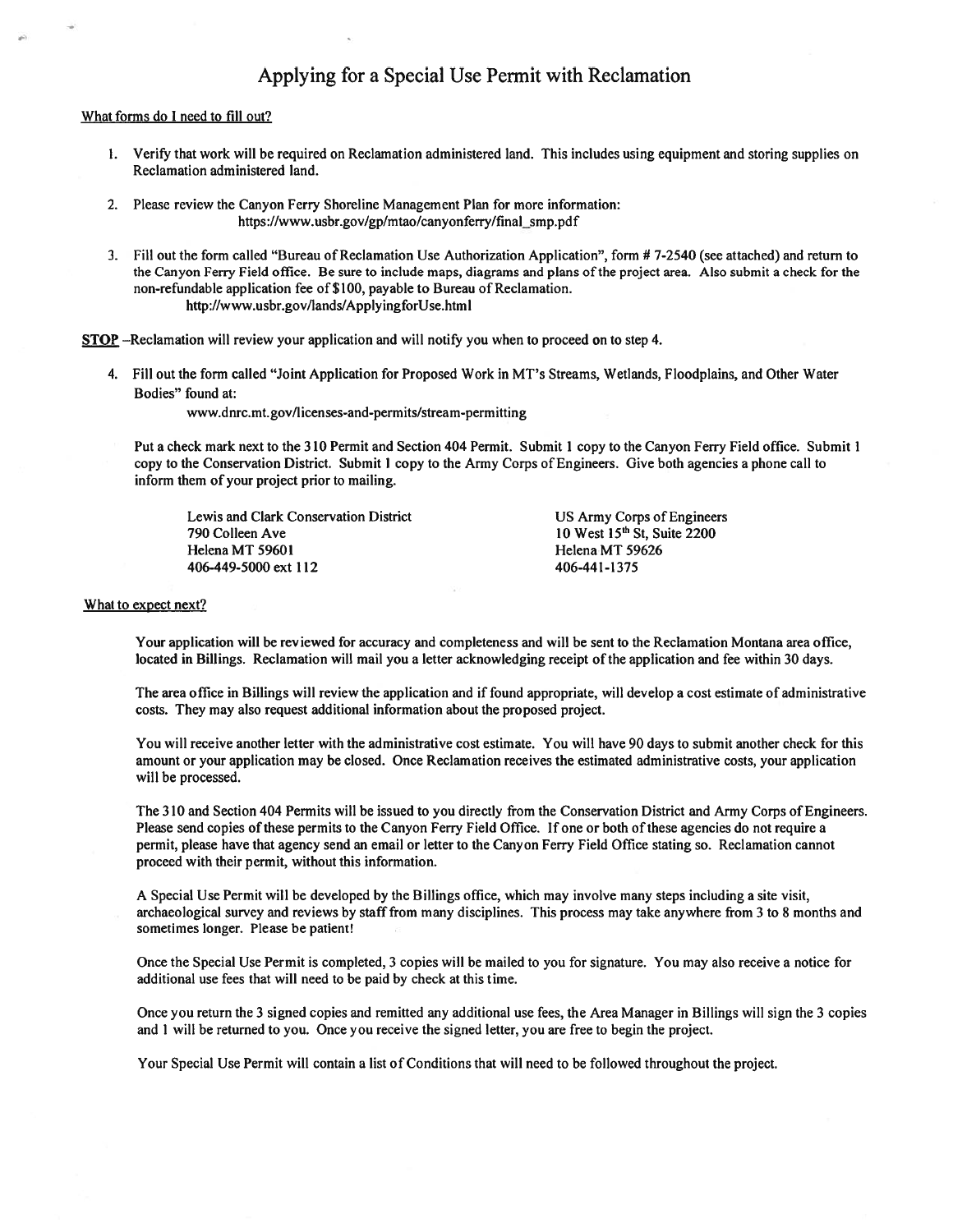OMB Control No.: 1006-0003 OMB Expiration Date: 11-30-2018

# **USE AUTHORIZATION APPLICATION**

| information concerning other uses, see "General Information" on the next page.                                                                                                                                                                                                                                                                                                                                                                                                                                              |              |                          | Applicants: Use this form to apply for possession or occupancy of, or for extraction or disturbance of natural resources from land, facilities, or<br>waterbodies under the jurisdiction of the Bureau of Reclamation (Reclamation). For examples of uses requiring Reclamation authorization, and for |            |                          |  |
|-----------------------------------------------------------------------------------------------------------------------------------------------------------------------------------------------------------------------------------------------------------------------------------------------------------------------------------------------------------------------------------------------------------------------------------------------------------------------------------------------------------------------------|--------------|--------------------------|--------------------------------------------------------------------------------------------------------------------------------------------------------------------------------------------------------------------------------------------------------------------------------------------------------|------------|--------------------------|--|
| of paper, as necessary. Refer to the second page of this form for detailed instructions.                                                                                                                                                                                                                                                                                                                                                                                                                                    |              |                          | Fill out the following application completely. Use "N/A" if a question does not apply. If additional space is needed, attach separate sheet(s)                                                                                                                                                         |            |                          |  |
| 1. Information about the applicant requesting the use:                                                                                                                                                                                                                                                                                                                                                                                                                                                                      |              |                          |                                                                                                                                                                                                                                                                                                        |            |                          |  |
|                                                                                                                                                                                                                                                                                                                                                                                                                                                                                                                             |              |                          |                                                                                                                                                                                                                                                                                                        |            |                          |  |
| Company or Entity Name: The company of Entity Name:                                                                                                                                                                                                                                                                                                                                                                                                                                                                         |              |                          |                                                                                                                                                                                                                                                                                                        |            |                          |  |
| Address:                                                                                                                                                                                                                                                                                                                                                                                                                                                                                                                    |              |                          |                                                                                                                                                                                                                                                                                                        |            |                          |  |
| City, State, and Zip Code:                                                                                                                                                                                                                                                                                                                                                                                                                                                                                                  |              |                          |                                                                                                                                                                                                                                                                                                        |            |                          |  |
| <b>Telephone Numbers</b><br>(include area code):                                                                                                                                                                                                                                                                                                                                                                                                                                                                            |              | Evening:                 | FAX:                                                                                                                                                                                                                                                                                                   |            | Email address:           |  |
| Tax ID or Social Security Number (as applicable):                                                                                                                                                                                                                                                                                                                                                                                                                                                                           |              |                          |                                                                                                                                                                                                                                                                                                        |            |                          |  |
| 2. Is this request for a new use authorization or a renewal of an existing use authorization? Renewal<br>New                                                                                                                                                                                                                                                                                                                                                                                                                |              |                          |                                                                                                                                                                                                                                                                                                        |            |                          |  |
| If renewal, issuing office                                                                                                                                                                                                                                                                                                                                                                                                                                                                                                  |              |                          | Date of use authorization                                                                                                                                                                                                                                                                              |            |                          |  |
| 3. Location of the proposed use: [A map or drawing showing the location of the proposed use is required.]                                                                                                                                                                                                                                                                                                                                                                                                                   |              |                          |                                                                                                                                                                                                                                                                                                        |            |                          |  |
| 4. Purpose of proposed use:                                                                                                                                                                                                                                                                                                                                                                                                                                                                                                 |              |                          |                                                                                                                                                                                                                                                                                                        |            |                          |  |
| 5. Description of the proposed use: [Provide full description.]                                                                                                                                                                                                                                                                                                                                                                                                                                                             |              |                          |                                                                                                                                                                                                                                                                                                        |            |                          |  |
|                                                                                                                                                                                                                                                                                                                                                                                                                                                                                                                             |              |                          |                                                                                                                                                                                                                                                                                                        |            |                          |  |
|                                                                                                                                                                                                                                                                                                                                                                                                                                                                                                                             |              |                          |                                                                                                                                                                                                                                                                                                        |            |                          |  |
|                                                                                                                                                                                                                                                                                                                                                                                                                                                                                                                             |              |                          |                                                                                                                                                                                                                                                                                                        |            |                          |  |
|                                                                                                                                                                                                                                                                                                                                                                                                                                                                                                                             |              |                          |                                                                                                                                                                                                                                                                                                        |            |                          |  |
|                                                                                                                                                                                                                                                                                                                                                                                                                                                                                                                             |              |                          |                                                                                                                                                                                                                                                                                                        |            |                          |  |
|                                                                                                                                                                                                                                                                                                                                                                                                                                                                                                                             |              |                          |                                                                                                                                                                                                                                                                                                        |            |                          |  |
| 6. Dates of proposed use [during the following times and dates (specify below)]:                                                                                                                                                                                                                                                                                                                                                                                                                                            |              |                          |                                                                                                                                                                                                                                                                                                        |            |                          |  |
|                                                                                                                                                                                                                                                                                                                                                                                                                                                                                                                             | <b>START</b> |                          |                                                                                                                                                                                                                                                                                                        | <b>END</b> |                          |  |
| <b>DATE</b><br>(Month, Day, Year)                                                                                                                                                                                                                                                                                                                                                                                                                                                                                           | AM           | <b>TIME</b><br><b>PM</b> | <b>DATE</b><br>(Month, Day, Year)                                                                                                                                                                                                                                                                      | AM         | <b>TIME</b><br><b>PM</b> |  |
|                                                                                                                                                                                                                                                                                                                                                                                                                                                                                                                             |              |                          |                                                                                                                                                                                                                                                                                                        |            |                          |  |
| $\overline{7}$ .<br><b>Name of Insurance Carrier:</b>                                                                                                                                                                                                                                                                                                                                                                                                                                                                       |              |                          |                                                                                                                                                                                                                                                                                                        |            |                          |  |
|                                                                                                                                                                                                                                                                                                                                                                                                                                                                                                                             |              |                          |                                                                                                                                                                                                                                                                                                        |            |                          |  |
| 8. Have you, or your organization, forfeited any portion of any previous permit, bond, or surety submitted for use of Federal lands,<br>or is any investigation or legal action pending against you or your organization for use of Federal lands? Yes $\Box$ No $\Box$                                                                                                                                                                                                                                                     |              |                          |                                                                                                                                                                                                                                                                                                        |            |                          |  |
| [If "Yes", attach details on separate sheet.]                                                                                                                                                                                                                                                                                                                                                                                                                                                                               |              |                          |                                                                                                                                                                                                                                                                                                        |            |                          |  |
| 9. Applicant Certification: I certify that the information given in this application is true, complete, and correct to the best of my knowledge and                                                                                                                                                                                                                                                                                                                                                                         |              |                          |                                                                                                                                                                                                                                                                                                        |            |                          |  |
| belief and is given in good faith. I acknowledge that I (we) am (are) required to comply with any conditions or stipulations that are                                                                                                                                                                                                                                                                                                                                                                                       |              |                          |                                                                                                                                                                                                                                                                                                        |            |                          |  |
| If "No", reason:                                                                                                                                                                                                                                                                                                                                                                                                                                                                                                            |              |                          | required by the Bureau of Reclamation when the use authorization is issued. The non-refundable application fee is included: Yes                                                                                                                                                                        |            | No l                     |  |
|                                                                                                                                                                                                                                                                                                                                                                                                                                                                                                                             |              |                          |                                                                                                                                                                                                                                                                                                        |            |                          |  |
| Signature of Applicant<br>Date                                                                                                                                                                                                                                                                                                                                                                                                                                                                                              |              |                          |                                                                                                                                                                                                                                                                                                        |            |                          |  |
| Title 18 U.S.C. Section 1001, makes it a crime for any person knowingly and willfully to make to any department or agency of the United States                                                                                                                                                                                                                                                                                                                                                                              |              |                          |                                                                                                                                                                                                                                                                                                        |            |                          |  |
| any false, fictitious, or fraudulent statements or representations as to any matter within its jurisdiction.                                                                                                                                                                                                                                                                                                                                                                                                                |              |                          |                                                                                                                                                                                                                                                                                                        |            |                          |  |
| Paperwork Reduction Act (Act): This information is needed to evaluate use requests such as those listed on this application. Responses are necessary to receive or                                                                                                                                                                                                                                                                                                                                                          |              |                          |                                                                                                                                                                                                                                                                                                        |            |                          |  |
| maintain a benefit; without this information Reclamation may not grant your request. Under the Act, the reporting burden to the public for this form is estimated to average 2<br>hours per response, including time for reviewing instructions, and completing and reviewing the form. In accordance with the Act, Reclamation may not conduct or sponsor,<br>and a person is not required to respond to, a collection of information unless it displays a currently valid Office of Management and Budget control number. |              |                          |                                                                                                                                                                                                                                                                                                        |            |                          |  |
| <b>Privacy Act Statement</b><br>Information obtained by this form is protected by the Privacy Act of 1974 systems of records INTERIOR/WBR-17 and INTERIOR/WBR-32 and will be used to maintain land<br>status information and proof of use authorization for legal purposes. If you fail to complete the information requested, Reclamation may refuse to grant a use authorization.                                                                                                                                         |              |                          |                                                                                                                                                                                                                                                                                                        |            |                          |  |